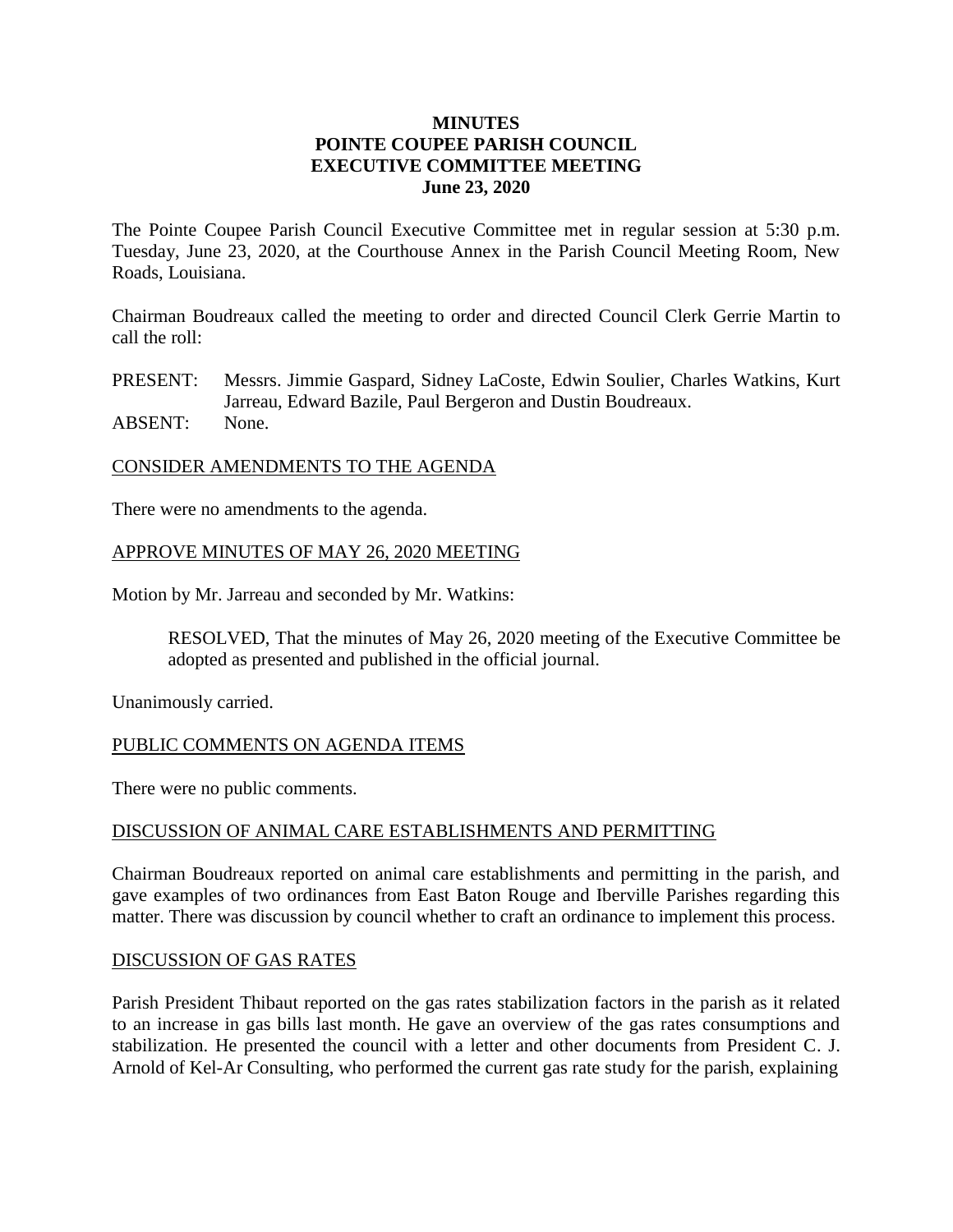### June 23, 2020 2

the rate structure and increase for the parish, along with comparison graphs of the increases with other parishes. In closing, he responded to questions from councilmembers.

### DISCUSSION OF SOLID WASTE COLLECTION AT OLD RIVER LANDING

President Thibaut discussed the solid waste collection at Old River Landing, and concerns received from camp owners about paying for this service and no solid waste being collected when the water is high and flooding occurs. He gave an overview of the solid waste program in this area. He recommended amending the current solid waste ordinance to include a proposed rate increase that will cover the contract and disposal costs, and suspend billing camp owners once the Mississippi River reaches a level of 32' or higher, and resume billing once the water drops below this level.

### PARISH PRESIDENT'S REPORT/DEPARMENT UPDATES

Parish President Thibaut gave updates on the following:

58 residential permits issued in May; pre-bid conference held with contractor for improvements to the courthouse, False River Restoration Project, and remodeling of the animal shelter building; replacement of gutters and activities held at the Multi-Use Center; low complaints received about solid waste and bulky waste collections, 225 total cases and 27 deaths in the parish related to COVID-19; eligible funding from state for projects in the parish; PC Rec games begun this week; meeting with auditors next week to review final 2019 annual audit; startup of the Litter Abatement Program; animals housed and adopted at the animal shelter; gas and pipeline safety audit, Pecan Acres Resettlement Program; and presented councilmembers with a current report of work orders. In closing, he responded to questions from councilmembers.

Chairman Boudreaux reported on the great compliments he received regarding the improvements made to False River Recreation Park.

## EXECUTIVE SESSION - TO RECEIVE ATTORNEY-CLIENT PRIVILEGED COMMUNICATIONS IN REGARD TO LEGAL OBLIGATIONS OF THE PARISH AND THE LAW PERTAINING TO PUBLIC WORDS (LRS 42:17(A) (10)

Motion by Mr. Jarreau and seconded by Mr. Bazile:

RESOLVED, That the Executive Committee convened in executive session at 6:38 p.m. to receive attorney-client privileged communications in regard to legal obligations of the parish and the law pertaining to public roads (LRS 42:17(A) (10).

The Chairman called for a roll call vote that resulted as follows:

YEAS: Messrs. Gaspard, LaCoste, Soulier, Watkins, Jarreau, Bazile, Bergeron and Boudreaux.

NAYS: None. ABSENT: None.